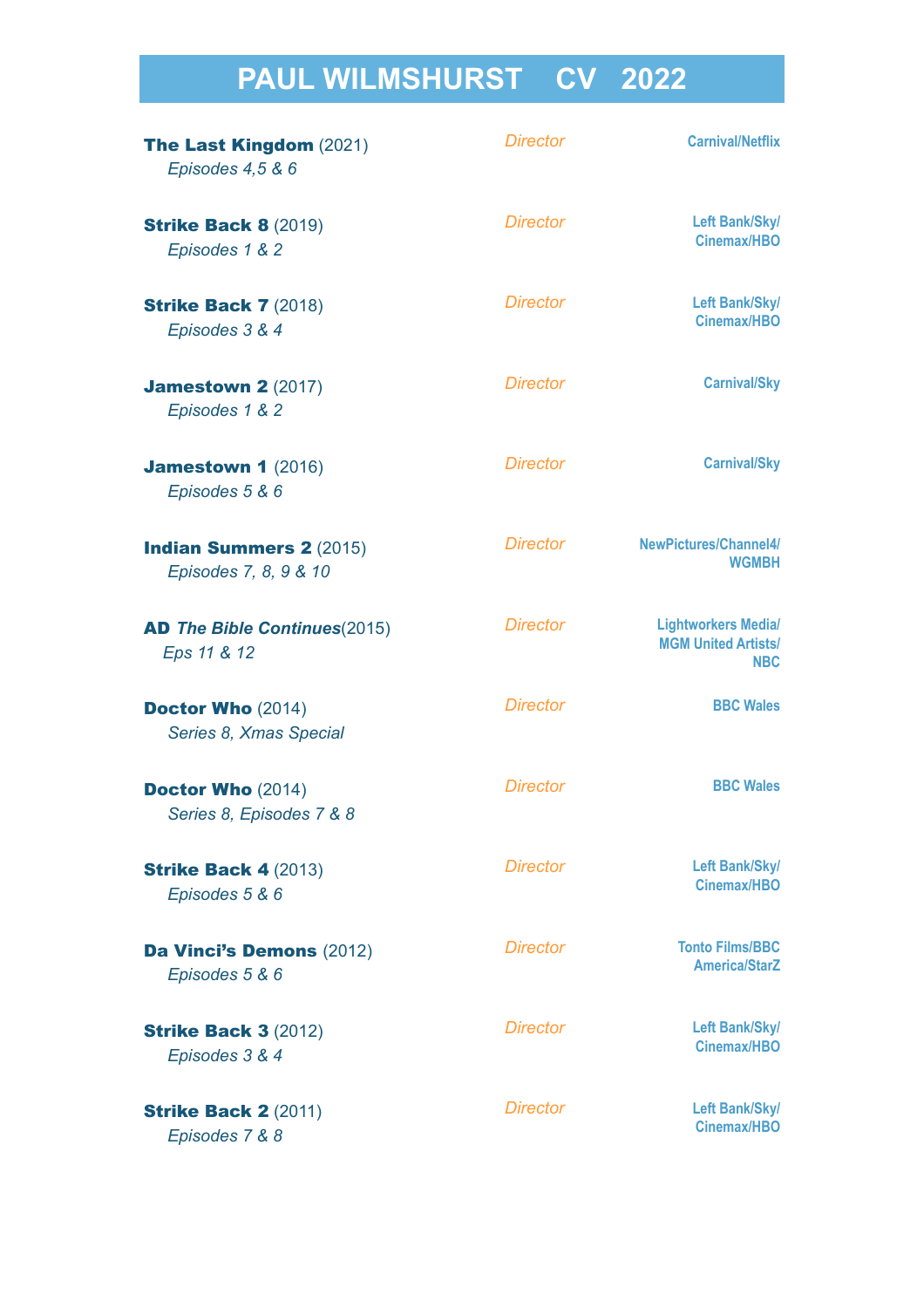| <b>Combat Kids (2010)</b><br>All 3 Episodes                                                              | Director/<br>Producer               | <b>Lime Pictures/CBBC</b>                  |
|----------------------------------------------------------------------------------------------------------|-------------------------------------|--------------------------------------------|
| <b>Law &amp; Order UK (2010)</b><br><b>Shaken</b>                                                        | <b>Director</b>                     | <b>Kudos/ITV</b>                           |
| <b>Silent Witness Home (2009)</b><br>Episodes 1 & 2                                                      | <b>Director</b>                     | <b>BBC</b>                                 |
| <b>Runaway (2009)</b><br><b>All 3 Episodes</b>                                                           | Writer/Director/<br><b>Producer</b> | <b>CBBC</b>                                |
| <b>Trial &amp; Retribution</b> Conviction (2008)<br>Episodes 1 & 2                                       | <b>Director</b>                     | <b>LaPlante / ITV</b>                      |
| Forgiven (2007)<br>Single 90 minute drama                                                                | <b>Writer/Director</b>              | Betty / C4                                 |
| Alive (2006) Kidnapped in the Killing Fields<br>60 minute drama-documentary in series                    | Writer/Director/<br>Producer        | <b>Darlow Smithson / C4</b>                |
| Hiroshima (2005)<br>90 minute drama-documentary                                                          | Writer/Director/<br><b>Producer</b> | <b>BBC</b>                                 |
| Pissed on the Job (2004)<br>70 minute drama-documentary                                                  | Writer/Director/<br>Producer        | Betty / C4                                 |
| <b>Seven Wonders of the Industrial</b><br><b>World</b> Brooklyn Bridge(2003)                             | Writer/Director/<br>Producer        | Diverse / C4                               |
| 60 minute documentary (in series)<br><b>The Gambler (2003)</b><br>All 3 x 60 minute episodes documentary | Writer/Director/<br>Producer        | Diverse / C4                               |
| <b>White Tribe (2000)</b><br>All 3 x 60 minute episodes documentary                                      | Writer/Director/<br>Producer        | Diverse / C4                               |
| <b>Diceworld (1999)</b><br>Single 60 minute drama-documentary                                            | Writer/Director/<br>Producer        | <b>Big Table / C4</b>                      |
| <b>Mob Law (1998)</b><br>Single 90 minute feature documentary                                            | <b>Writer/Director</b>              | <b>Big Table / NonFiction</b><br>Films /C4 |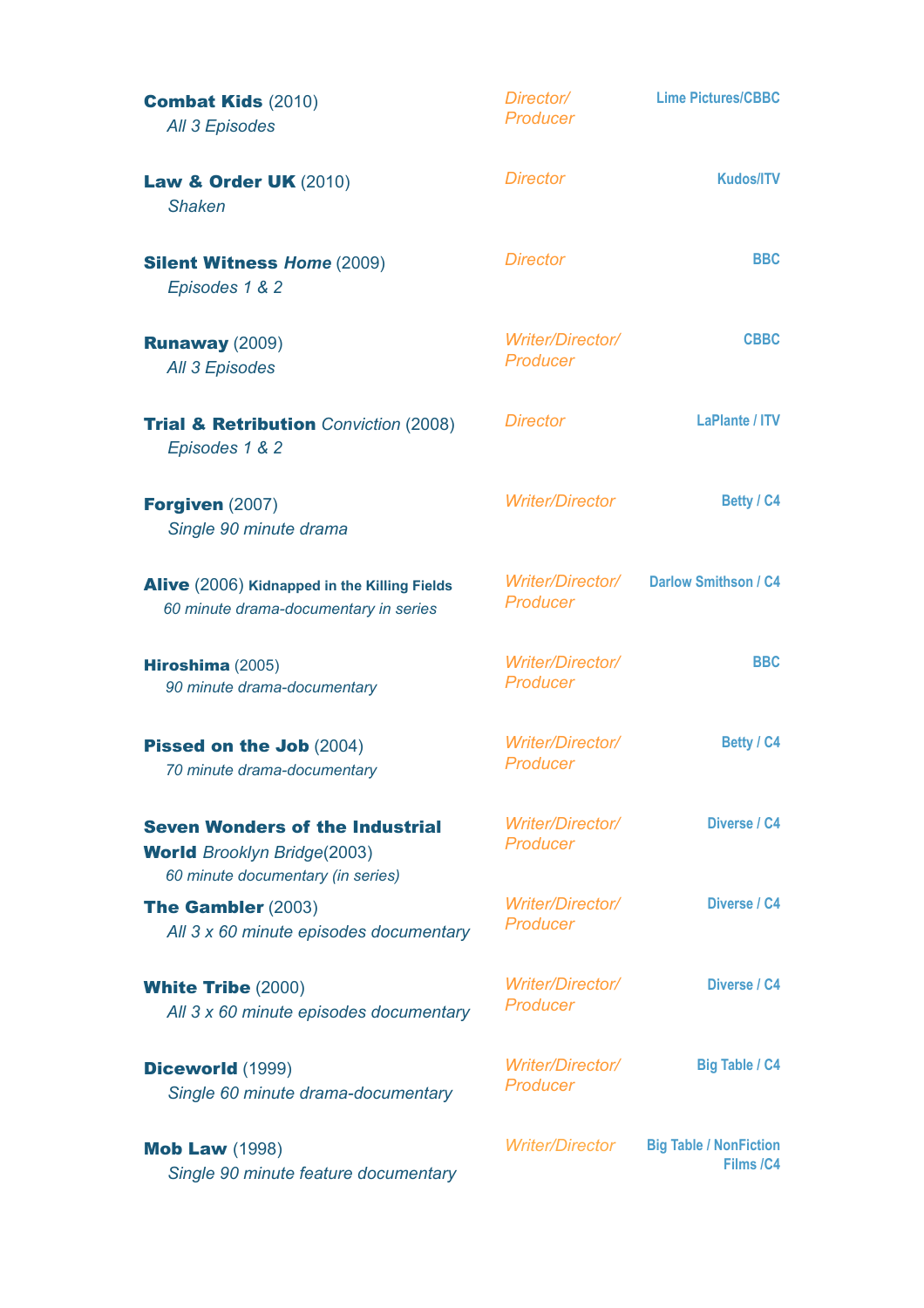## **AWARDS**

**COMBAT KIDS** (2010)

**BAFTA Nomination for Best Children's Drama 2010** 

**SEVEN WONDERS OF THE INDUSTRIAL WORLD: BROOKLYN BRIDGE** (2003)

**BAFTA Nomination for the Huw Wheldon Award for Best Factual Series/Strand** 

**RTS Nomination Best Science & Natural History Programme** 

## **FORGIVEN** (2007)

**Winner International Emmy Award for Best Actress - Lucy Cohu** 

**Winner RTS Craft Award Best Editing Drama - Luke Dunkley** 

**Nominated Broadcast Awards for Best Single Drama** 

**Nominated Grierson Award for Best Drama Documentary** 

## **WHITE TRIBE** (2000)

**Winner Audience Award, Cape Town Festival** 

**Nominated for Prix Europa Multi-cultural Award** 

**Shortlisted Grierson Awards**

## **HIROSHIMA** (2005)

**Winner International Emmy Award for Best Documentary** 

**Winner BAFTA Award Best Visual Effects - RedVision, Gareth Edwards and Mike Tucker** 

**Nominated Grierson Award for Best Drama Documentary** 

#### **MOB LAW** (1998)

**Winner Best Documentary - Las Vegas International Film Festival** 

**Winner Silver Spire for Biographical Film, San Francisco Documentary Festival** 

**Runner-Up VPRO Joris Ivens Award for Best Documentary, Amsterdam Documentary Festival (IDFA)** 

**Screened at Festivals in Berlin, Copenhagen, Sydney, Toronto & New York (DocFest)**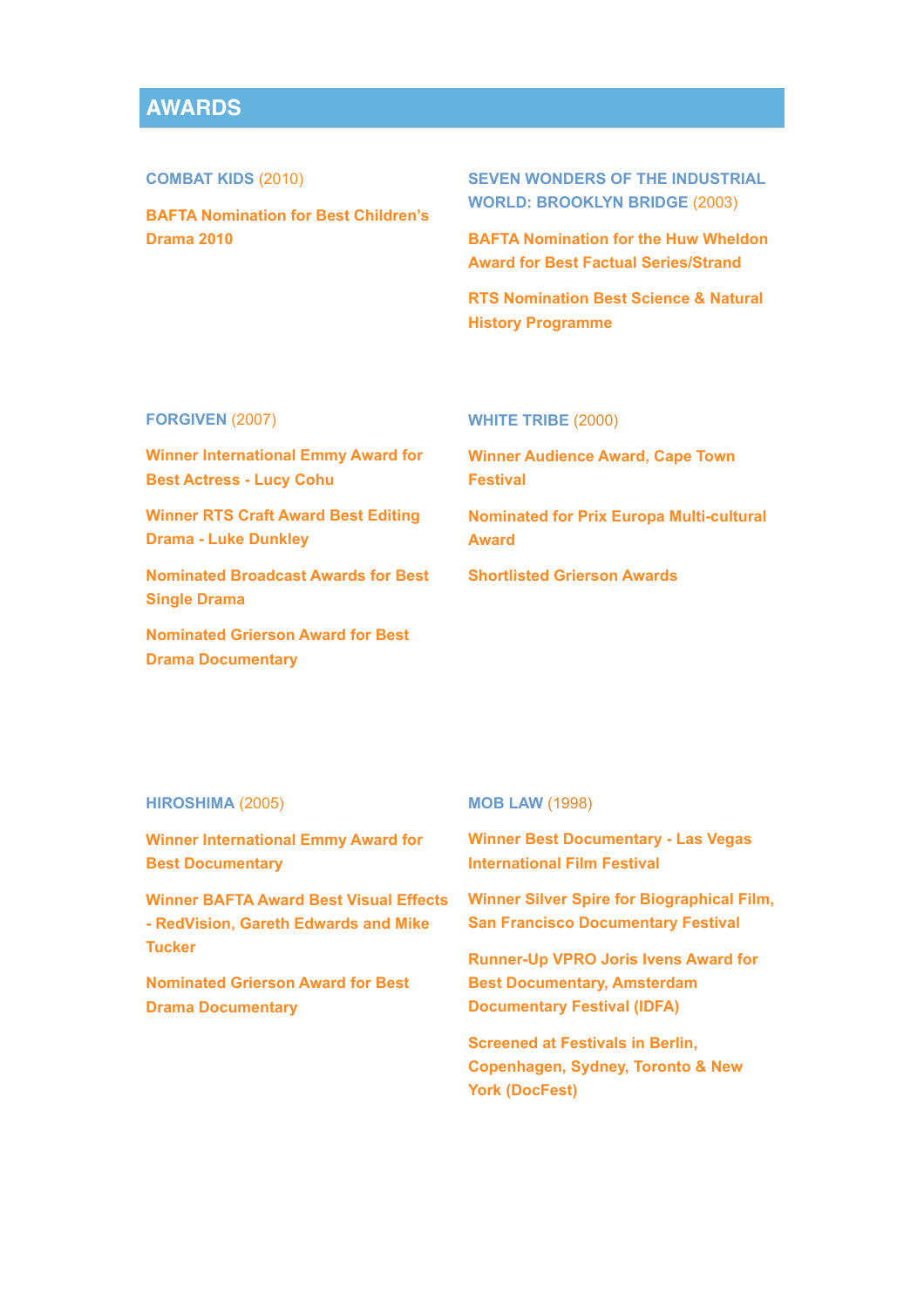## **REFERENCES**

**[Roy Ackerman](mailto:royack1@gmail.com)** (*Executive Producer*) **The Gambler, White Tribe**

**[Richard Bedser](mailto:richardbedser@hotmail.com?subject=)** (*Showrunner*) **A.D. - The Bible Continues**

**[Pete Bennett](mailto:Pete%20Bennett%20%3Cpeterbennett19@me.com%3E)** (*Producer*) **Doctor Who**

**[Michael Casey](mailto:Michael%20Casey%20%3CMichael.Casey@leftbankpictures.co.uk%3E?subject=)** (*Series Producer*) **Strike Back**

**[Judy Counihan](mailto:judycounihan@googlemail.com?subject=)** (*Executive Producer*) **Forgiven**

**[Jonathan Curling](mailto:jcurling@me.com?subject=)** (*Producer*) **A.D. - The Bible Continues**

**[Sue de Beauvoir](mailto:Sue%20de%20Beauvoir%20%3Csuedebeauvoir@hotmail.com%3E)** (*Producer*) **Strike Back 2, Jamestown**

**[Jon East](mailto:joneast@mac.com?subject=)** (*Executive Producer*) **Runaway**

**[Paul Frift](mailto:paulfrift6@gmail.com?subject=)** (*Producer*) **Doctor Who**

**[Julie Gardner](mailto:Julie%20Gardner%20%3CJulie.Gardner@bbc.com%3E?subject=)** (*Executive Producer*) **Da Vinci's Demons** 

**[Robin Gutch](mailto:robin@warpfilms.com?subject=)** (*Commissioning Editor*) **Mob Law, Diceworld**

**[Ruth Kenley-Letts](mailto:ruth@kenleyletts.com)** (*Producer*) **Silent Witness**

**[Nigel Marchant](mailto:nmarchant@carnivalfilms.co.uk)** (*Executive Producer*) **Last Kingdom, Jamestown**

**[Lee Morris](mailto:Lee%20Morris%20%3Clee@leemorris.net%3E?subject=)** (*Producer*) **Da Vinci's Demons** 

**[Gareth Neame](mailto:gneame@carnivalfilms.co.uk)** (*Executive Producer*) **Jamestown** 

**[Charlie Pattinson](mailto:%20%3CCharliepattinson@newpictures.co.uk%3E)** (*Executive Producer*) **Indian Summers**

**[Richard Stokes](mailto:Richard%20Stokes%20%3Cra.stokes@virgin.net%3E?subject=)** (*Producer*) **Law & Order UK**

**[Chris Thompson](mailto:Chris%20Thompson%20%3Cchristhompson5550@yahoo.co.uk%3E?subject=)** (*Producer*) **Strike Back 4**

**[Liz Warner](mailto:Liz@bettytv.co.uk)** (*Executive Producer*) **Forgiven**

**[Tony Wood](mailto:Tony%20Wood%20%3CTWood@limepictures.com%3E?subject=)** (*Executive Producer*) **Combat Kids**

# **AGENT DETAILS**

## **Amanda Davis**

#### Curtis Brown

Haymarket House 28 - 29 Haymarket London SW1Y 4SP UK

+44 (0)20 7393 4457

**[amanda@curtisbrown.co.uk](mailto:amanda@curtisbrown.co.uk)  [www.curtisbrown.co.uk/client/paul-wilmshurst](http://www.curtisbrown.co.uk/client/paul-wilmshurst)**